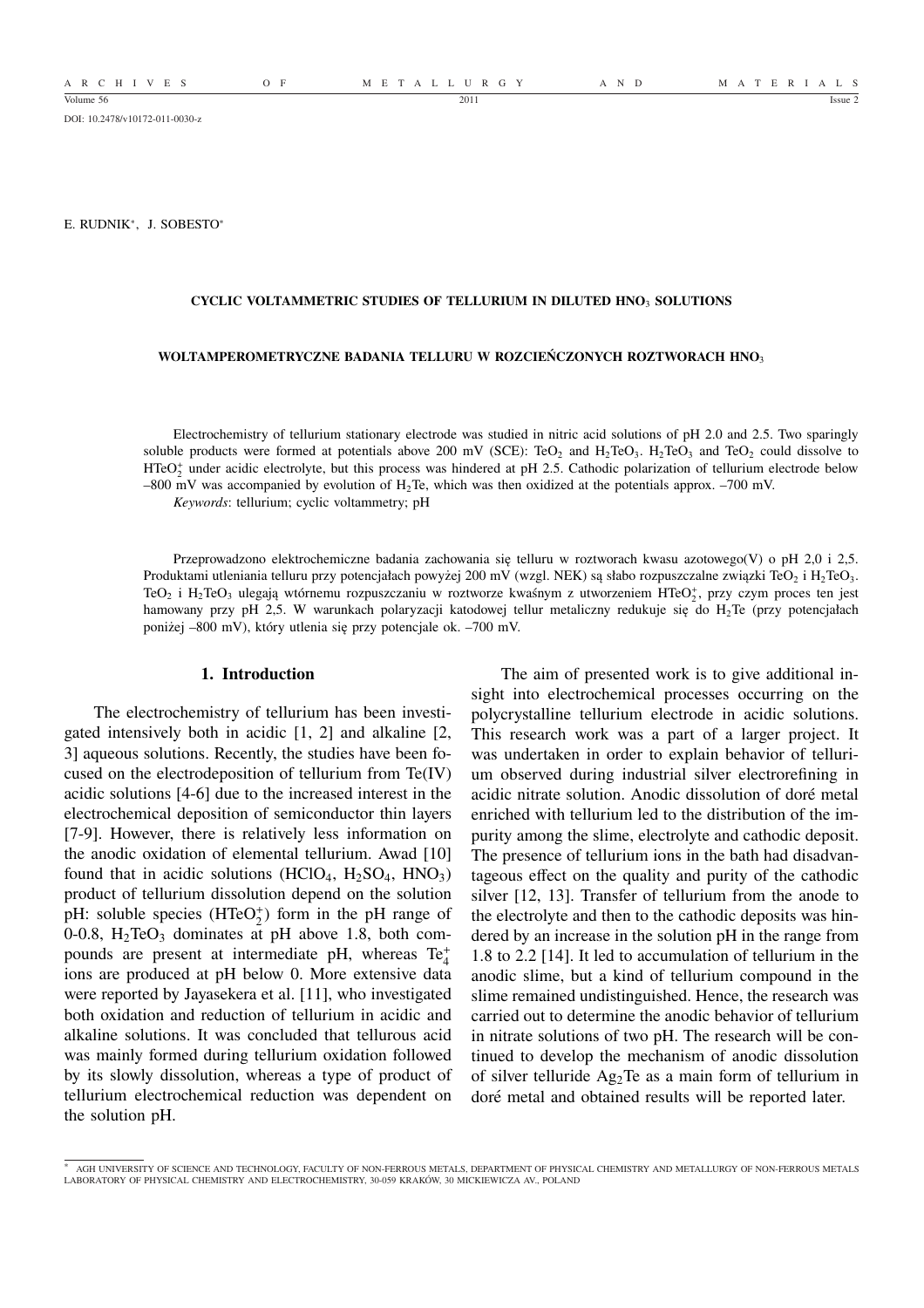## **2. Experimental**

Electrochemical behavior of tellurium was studied in  $HNO<sub>3</sub>$  solutions at two pH: 2.0 and 2.5. Tellurium electrodes were prepared from polycrystalline tellurium pieces (99.9%). Surface active area of each electrode was approx.  $1 \text{ cm}^2$ . Prior to each experiment tellurium samples were polished with diamond slurry (with the grain gradation of  $3\mu$ m and  $1 \mu$ m). The electrodes were then thoroughly rinsed in deionized water and acetone. The stationary tellurium electrodes in non agitated baths  $(100 \text{ cm}^3)$  were used. Each measurement was carried out with fresh tellurium surface and fresh electrolyte. Platinum plate  $(6 \text{ cm}^2)$  was used as the counter electrode. The reference electrode was saturated calomel electrode (SCE) and all potentials are reported against this electrode. Electrochemical measurements were made using a potentiostat Atlas Sollich 98 EII. Tellurium electrode potentials were ranging from –1800 mV to 1300 mV (SCE) to cover all reactions of interest in the investigated system. The potential range was scanned in both positive-going and negative-going sweeps with various scan rates (1-100 mV/s). For detailed analysis, additional CV scans were registered in narrower potential ranges at a scan rate of 10 mV/s. Potentiostatic dissolution of tellurium was also carried out. Before and after potentiostatic measurement the electrode surface was observed by means of optical microscope, while EDS-SEM was used for chemical analysis of the solid products formed on tellurium. Concentration of tellurium species soluble in the electrolyte was determined by means of ICP method. All experiments were performed at room temperature.

# **3. Results and discussion**

Fig. 1 shows CV curves for stationary tellurium electrode registered in nitrate solutions. Two anodic peaks  $(A_1, A_2)$  and two cathodic responses  $(C_1, C_2)$  were found in a potential range of  $-1800 \div 1300$  mV (vs. SCE). The scanning of the potential from –1800 mV towards more positive values was accompanied initially by the flow of the cathodic current  $(C_2)$ , but above –740 mV the anodic peak  $(A_2)$  appeared. Second anodic peak  $(A_1)$  was observed at potentials higher than 200 mV. In the reverse sweep, one cathodic peak  $(C_1)$  below –200 mV followed by the cathodic current flow  $(C_2)$  was appeared.



Fig. 1. Cyclic voltammograms for Te in  $HNO<sub>3</sub>$  solutions at pH 2.0 and 2.5. Scan rate: 10 mV/s; starting potential: –1800 mV (SCE); sweeps initiated towards positive potentials; switching reversal potential: 1300 mV(SCE)

Voltammograms show that relatively small increase in the solution pH affects seriously the rates of the electrochemical reactions indicated by decrease in current densities. It was especially visible in the potential range of  $C_2$ . Moreover, a change in the shape of the anodic peak  $A_1$  was observed. In more acidic electrolyte evident peak  $A_1$  with a maximum at 630 mV was accompanied by a kink  $A_1^*$  at the potential of approximately 480 mV in the forward scan. Two small corresponding peaks at the same potentials in the reverse scan were also found. At pH 2.5 only one wide anodic peak  $A_1$  was developed in the voltammograms. It shows that two independent anodic reactions can occur at pH 2.0, but one of them is inhibited in less acidic solution. The cathodic peak  $C_1$  was also reduced, when pH was increased. It became broader and its maximum displaced from –300 mV to approximately –500 mV. The height of the anodic peak A<sup>2</sup> decreased with the pH change from 2.0 to 2.5, but a peak maximum remained practically unchanged (approximately –670 mV).

Correlations between individual peaks were found in additional voltammetric measurements. They were performed in various potential ranges for each pH. Potential was cycled in four steps, but only two scans are presented in Fig. 2 for clarity, since no serious differences in the course of the curves were found. When potential sweep was commenced between 500 mV and –900 mV (Fig. 2 a, b), anodic currents above 300 mV  $(A_1)$  were accompanied by the cathodic peak  $(C_1)$  at the potentials of  $-200 \div -250$  mV followed by cathodic currents  $(C_2)$ below  $-750$  mV. Anodic peak at  $-680$  mV (A<sub>2</sub>) emerged in the reverse sweep, but it was observed only at pH 2.0. If the potential sweep was extended to 800 mV or higher (Fig. 2c, d) evident oxidation peak  $A_1$  (730 $\pm$ 10 mV) was preceded by an additional anodic peak at approximately 500 mV  $(A_1^*)$  in more acidic solution, whereas only one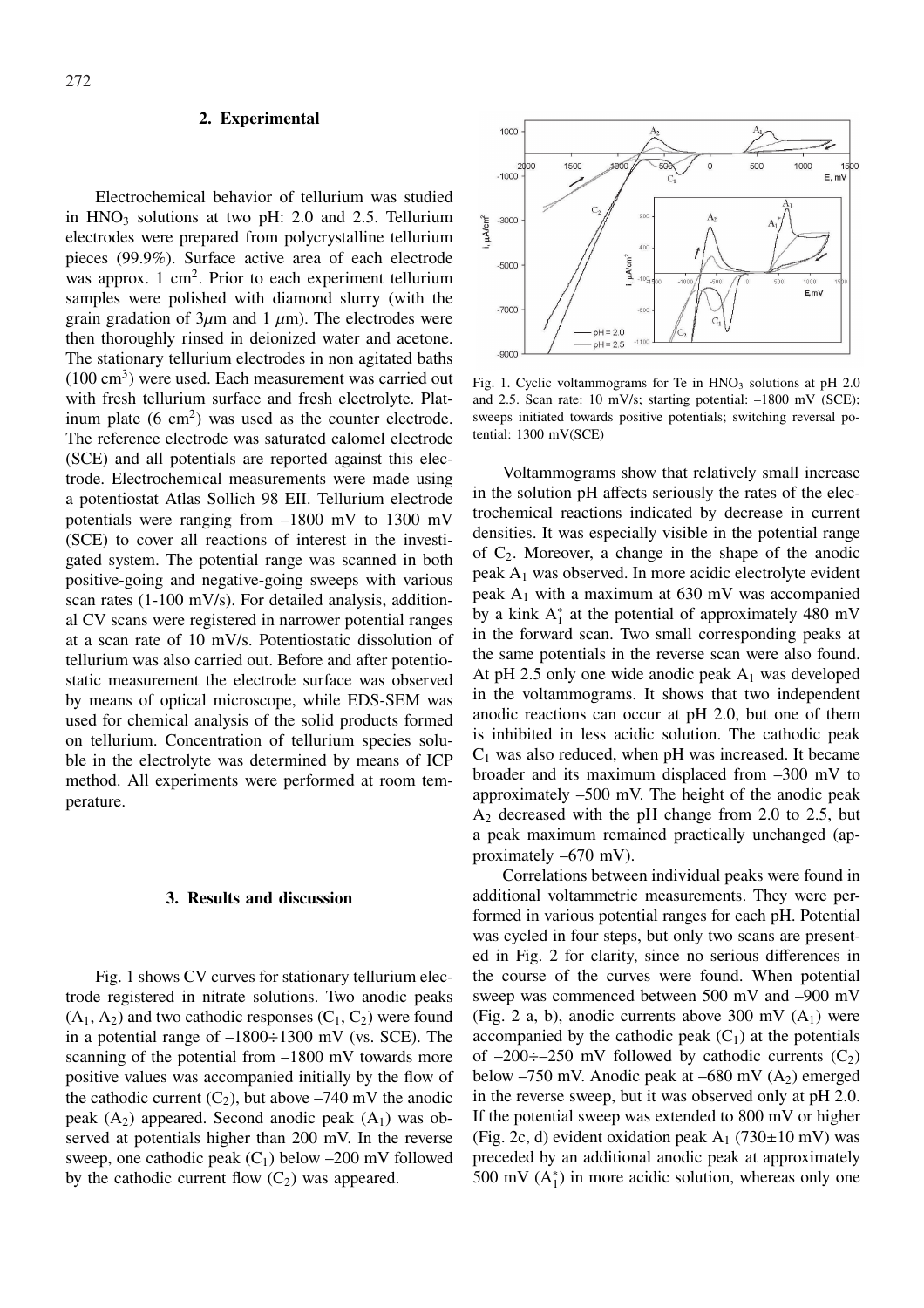wide anodic peak (with a maximum at 740 mV) was developed at pH 2.5. Single cathodic peak  $C_1$  was still visible in the negative-going sweeps. It shifted seriously towards more negative potentials from –220 mV at pH 2.0 to  $-390$  mV at pH 2.5. The peak  $C_1$  was not observed when sweeping was performed in the potential range of  $-200 \div -700$  mV (Fig. 2 e, f). It shows that the cathodic peak  $C_1$  was due to the reduction of products of tellurium oxidation occurring at potentials above 300 mV.



Fig. 2. Cyclic voltammograms for Te in HNO3 solutions of pH 2.0 (left side: a, c, e, g) and 2.5 (right side: b, d, f, h). Scan rate: 10 mV/s; sweeps initiated towards negative potentials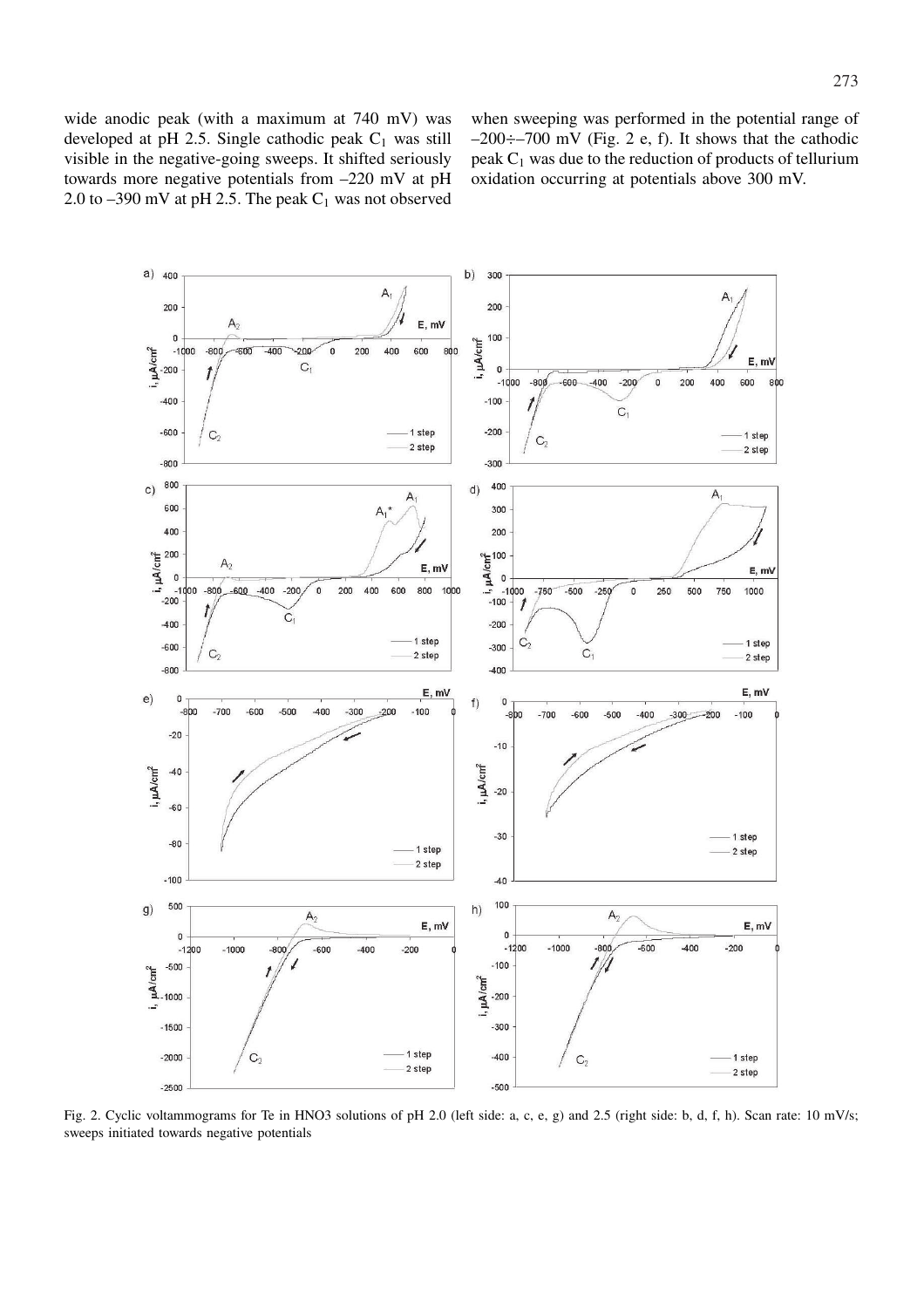

Fig. 3. Cyclic voltammograms registered for Te in  $HNO<sub>3</sub>$  solution of pH 2.0 from starting potential:  $-200$  mV (SCE): a) scan rate: 10 mV/s, sweeps commenced towards negative direction to various switching potentials; b) various scan rates, sweeps commenced towards negative direction to –1800 mV

Cathodic polarization of tellurium electrode below –200 mV revealed that current flow in the range of  $-700 \div -1000$  mV (Fig. 2 g, h) gave the anodic peak A<sub>2</sub> at the potential of approximately –670 mV in the backward scan. This peak arose above the potential of approximately  $-730$  mV ( $E^*$ ) if the switching potential was shifted towards more negative values (Fig. 3a) or the sweep rate was increased (Fig. 3b), but it was significantly smaller at higher pH. It shows that a substrate oxidized during reverse scan was produced directly during preceding forward sweep at potentials below –800 mV.

Thermodynamic analysis was performed to elucidate the nature of the anodic and cathodic peaks. Table 1 summarizes standard and equilibrium potentials for tellurium electrodes calculated for two pH values. Obviously, position of the peaks on the potential axis can not correlate strictly to the equilibrium values due to overpotential necessary to drive the reactions. Tellurium can oxidize to three various products: soluble  $HTeO_2^+$  ions and sparingly soluble  $TeO<sub>2</sub>$  and  $H<sub>2</sub>TeO<sub>3</sub>$ . It seems that the peak  $A_1$  can be attributed undoubtedly to  $H_2TeO_3$ 

formation, whereas  $HTeO_2^+$  ions rather than  $TeO_2$  can form at the peak  $A_1^*$ . However, the latter is not such evident. To verify the nature of the anodic peak  $A_1^*$  potentiostatic measurements were performed. Fig. 4 shows exemplary current-time plot registered at the potential of 480 mV. The transients were characterized by an initial decrease in current to a local maximum due to breakdown of the solid product layer. Finally, the steady-state current was achieved. Such a behavior was similar to current-time plots registered during anodic alumina formation [17]. According to mechanism of porous oxide layer growth the linear current fall corresponds to the formation of a planar oxide film, whereas a porous layer at the steady-state current is created. The shape of the curves seems to be a resultant of two overlapping processes – formation of the oxide layer and secondary dissolution of the solid product. It was supposed that initial dissolution of tellurium led to accumulate of  $HTeO<sub>2</sub><sup>+</sup>$ cations in the solution at the electrode surface and conditions for subsequent solid  $TeO<sub>2</sub>$  formation became thermodynamically possible.

Electrode potentials (298 K)

| Electrode reaction                                                                                                                                                                                                                                                                                                                                                                                                      | Standard potential*,<br>mV                           |                                                            | Equilibrium potential**,<br>$mV$ (SCE)                    |                                                           |
|-------------------------------------------------------------------------------------------------------------------------------------------------------------------------------------------------------------------------------------------------------------------------------------------------------------------------------------------------------------------------------------------------------------------------|------------------------------------------------------|------------------------------------------------------------|-----------------------------------------------------------|-----------------------------------------------------------|
|                                                                                                                                                                                                                                                                                                                                                                                                                         | vs. NHE                                              | vs. SCE                                                    | $pH = 2.0$                                                | $pH = 2.5$                                                |
| Te + $3H_2O \leftrightarrow H_2TeO_3 + 4H^+ + 4e$<br>Te + $2H_2O \leftrightarrow HTeO_2^+ + 3H^+ + 4e$<br>Te + 2H <sub>2</sub> O $\leftrightarrow$ TeO <sub>2</sub> + 4H <sup>+</sup> + 4e<br>$2H_2Te_{aq}$ $\leftrightarrow$ Te <sup>2-</sup> + 4H <sup>+</sup> + 2e<br>$H_2Te_{aq}$ $\leftrightarrow$ Te $\tilde{+}$ 2H <sup>+</sup> + 2e<br>$Te_2^{2-1} \leftrightarrow 2Te + 2e$<br>$H_2 \leftrightarrow 2H^+ + 2e$ | 614<br>550<br>540<br>$-142$<br>$-471$<br>$-800$<br>0 | 373<br>309<br>299<br>$-383$<br>$-712$<br>$-1041$<br>$-241$ | 255<br>147<br>181<br>$-471$<br>$-683$<br>$-893$<br>$-359$ | 225<br>124<br>152<br>$-531$<br>$-712$<br>$-893$<br>$-389$ |

\*Standard electrode potentials were calculated according to standard free energies presented by Mc'Phail [15], except for  $HTeO<sub>2</sub><sup>+</sup>$  [16].

\*\* Equilibrium potentials were calculated for 10<sup>−</sup><sup>5</sup> M tellurium soluble species.

TABLE 1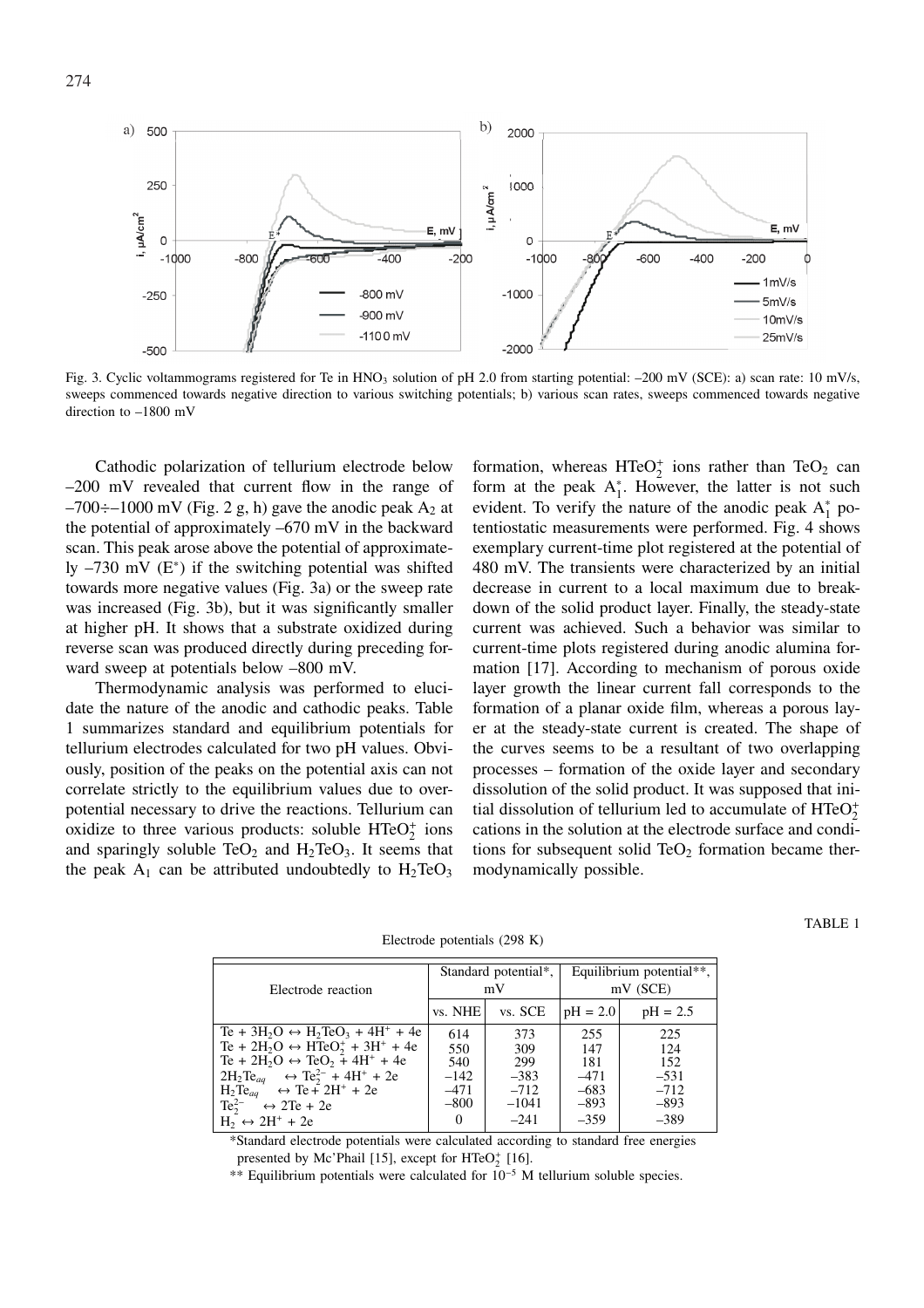

Fig. 4. Anodic current versus time for potentiostatic Te dissolution at potential of 480 mV (SCE) in HNO<sub>3</sub> solution of pH 2.0



Fig. 5. Normalized cyclic voltammograms  $i/v^{1/2} - E$  for Te in HNO<sub>3</sub> solutions for the cathodic peak C<sub>1</sub>: a) pH = 2.0, b) pH = 2.5. Starting potential: 1300 mV (SCE), sweeps commenced towards negative direction to –1800 mV (SCE)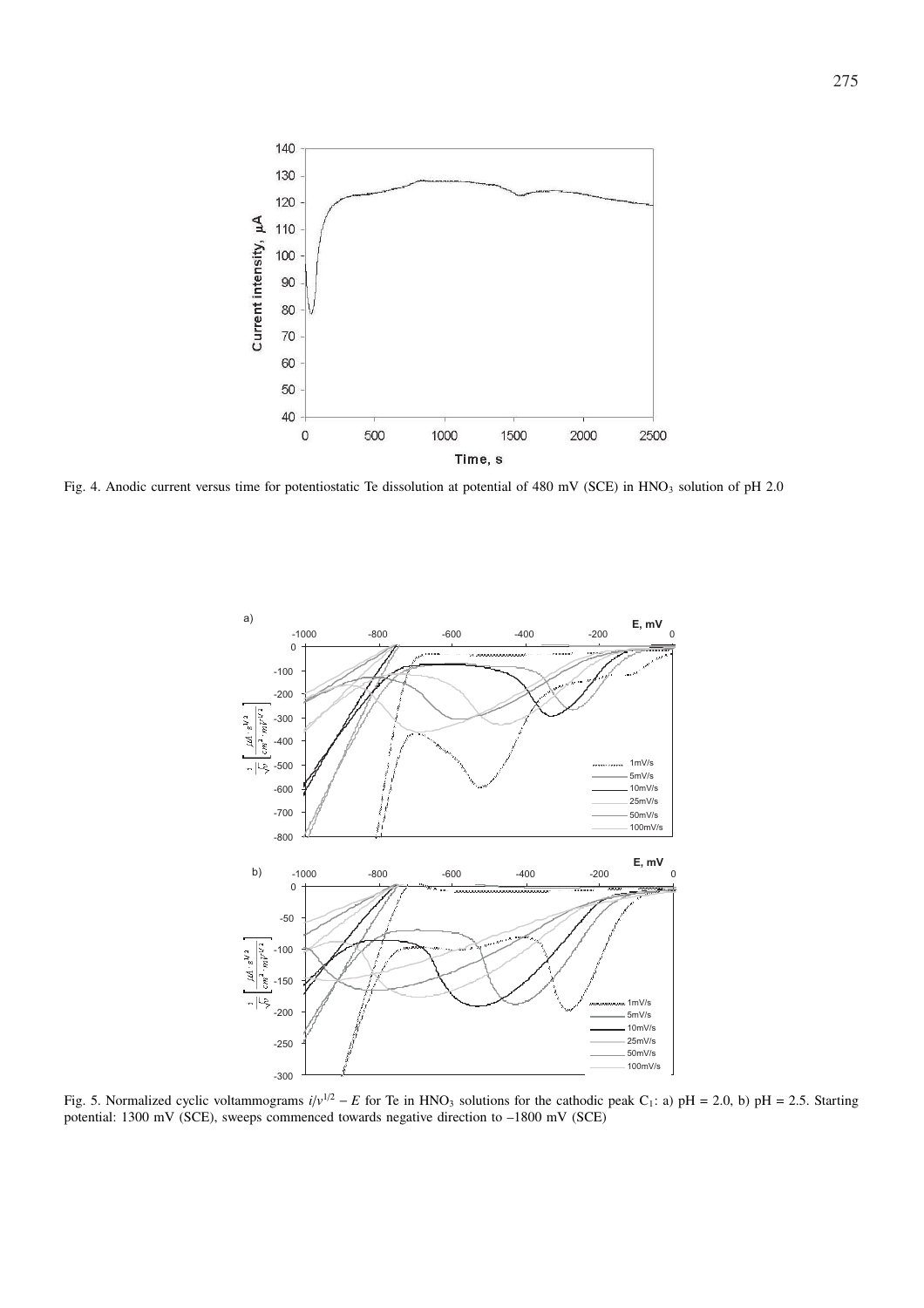Growth of the oxide film was accompanied by its partial dissolution by the electrolyte. It was demonstrated in the voltammograms registered at various scan rates. Fig. 5 presents a part of data replotted as  $i/v^{1/2}$  as a function of  $E$  for the peak  $C_1$ . Such voltammograms normalized the currents for the change in the rate of diffusion. Fig.5 shows changes characteristic for irreversible system, since increasing peak separation and reduction of the peak height with increased sweep rate were observed. However, one interesting feature for pH 2.0 but not for pH 2.5 was noticed in Fig. 5. At the lowest scan rate (1 mV/s) two cathodic peaks at approx. -150 mV and -500 mV were observed. It shows that tellurium oxide (or tellurous acid) dissolve partially to  $HTeO<sub>2</sub><sup>+</sup>$ , which are then reduced at the potential -500 mV. At the lowest scan rate longer time was needed to sweep the potential from 1300 mV in the negative direction. It was sufficient to partial dissolution of oxide (or acid) film from the tellurium surface and to deliver a part of  $HTeO<sub>2</sub><sup>+</sup>$ ions from the electrode vicinity. Secondary dissolution of oxide (or acid) thin layer was prone in more acidic solution, since dissolution of tellurium oxide in acidic solution decreases with increased pH [18]. Reduction of solid products (TeO<sub>2</sub> or  $H_2TeO_3$ ) occurred at higher potential (-200 mV).

Analysis of the electrolyte after potentiostatic dissolution was also carried out. It was found that mass of tellurium dissolved from the electrode at constant potential was less than theoretical value calculated using the Faraday's law. It confirmed that sparingly insoluble products form mainly on the electrode surface.

Potentiostatic oxidation of tellurium for a prolonged period of time (45 min) at 480 mV and 640 mV led to accumulation of solid products of the reactions on the electrode surface. Two kinds of products were observed by optical and scanning electron microscopes: octahedral crystals and a white amorphous layer. Fig. 6 shows the surface of tellurium after potentiostatic oxidation. EDS-SEM analysis of the crystals and white areas among the crystals showed the presence of tellurium and oxygen. The O:Te atomic ratio in the crystals was 1.52 (39.7  $\pm$  0.4 at% Te, 60.3  $\pm$  0.8 at% O) suggesting formation of  $TeO<sub>2</sub>$ . Moreover, the shape of the crystals was suitable for tetragonal system of TeO<sub>2</sub> [16, 19]. The white product present on the electrode surface seemed to be porous and amorphous. It can correspond to tellurous acid  $H_2TeO_3$  (TeO<sub>2</sub>H<sub>2</sub>O) [16]. It was difficult to determine definitely the formula of white compound due to simultaneous analysis of tellurium substrate.



Fig. 6. Surface of tellurium after potentiostatic oxidation at 480 mV (SCE) in  $HNO<sub>3</sub>$  solution of pH 2.0

Reduction of tellurium at more negative potentials (less than -800 mV) caused changes on the electrode surface. It became dark at the potential of -1000 mV, but below -1100 mV a black slime run down into solution. The characteristic odor of hydrogen telluride  $H_2$ Te was also noticed during cathodic polarization. It shows that elemental tellurium reduces to  $H_2$ Te in the  $C_2$  range. The gas was then reoxidized to tellurium during backward sweep at the potentials of the peak  $A_2$ . This was consistent with the thermodynamic predictions, since equilibrium potential for Te/H<sub>2</sub>Te electrode at pH 2.0-2.5 was approximately -800 mV (Table 1).

Remaining electrochemical reactions presented in Table 1 were not taken into account, since no corresponding peaks in the voltammograms were found. However, coevolution of hydrogen at the potential range  $C_2$ can not be excluded.

## **4. Conclusions**

Electrochemistry of tellurium was studied in acidic nitrate solutions with pH 2.0 and 2.5. It was found that two sparingly soluble products were formed at potentials above 200 mV (SCE): TeO<sub>2</sub> and  $H_2TeO_3$ . The formation